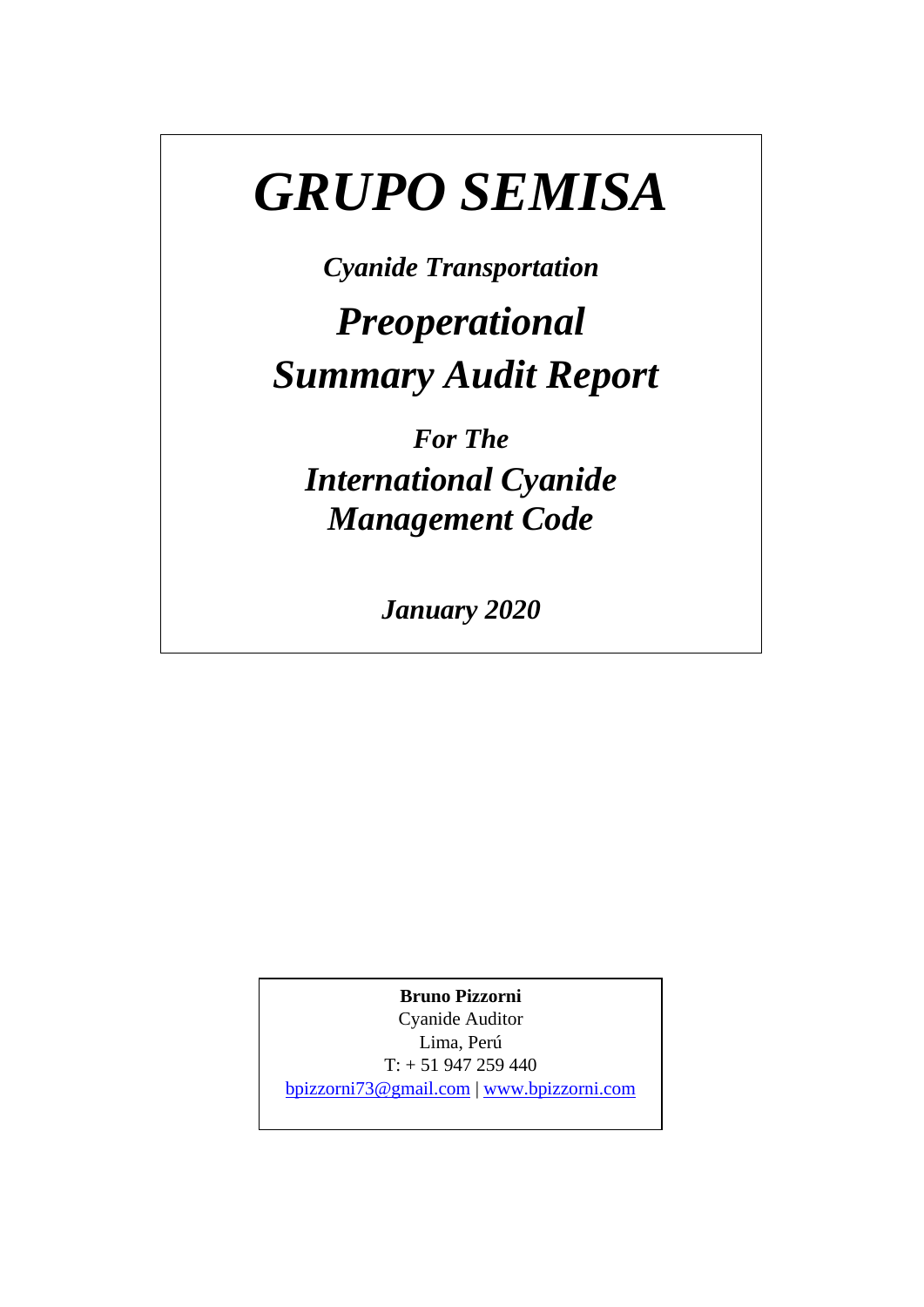#### **Table of Contents**

Grupo Semisa Name of Facility

Lead Avditor Page 1 of 14

January 22-23, 2020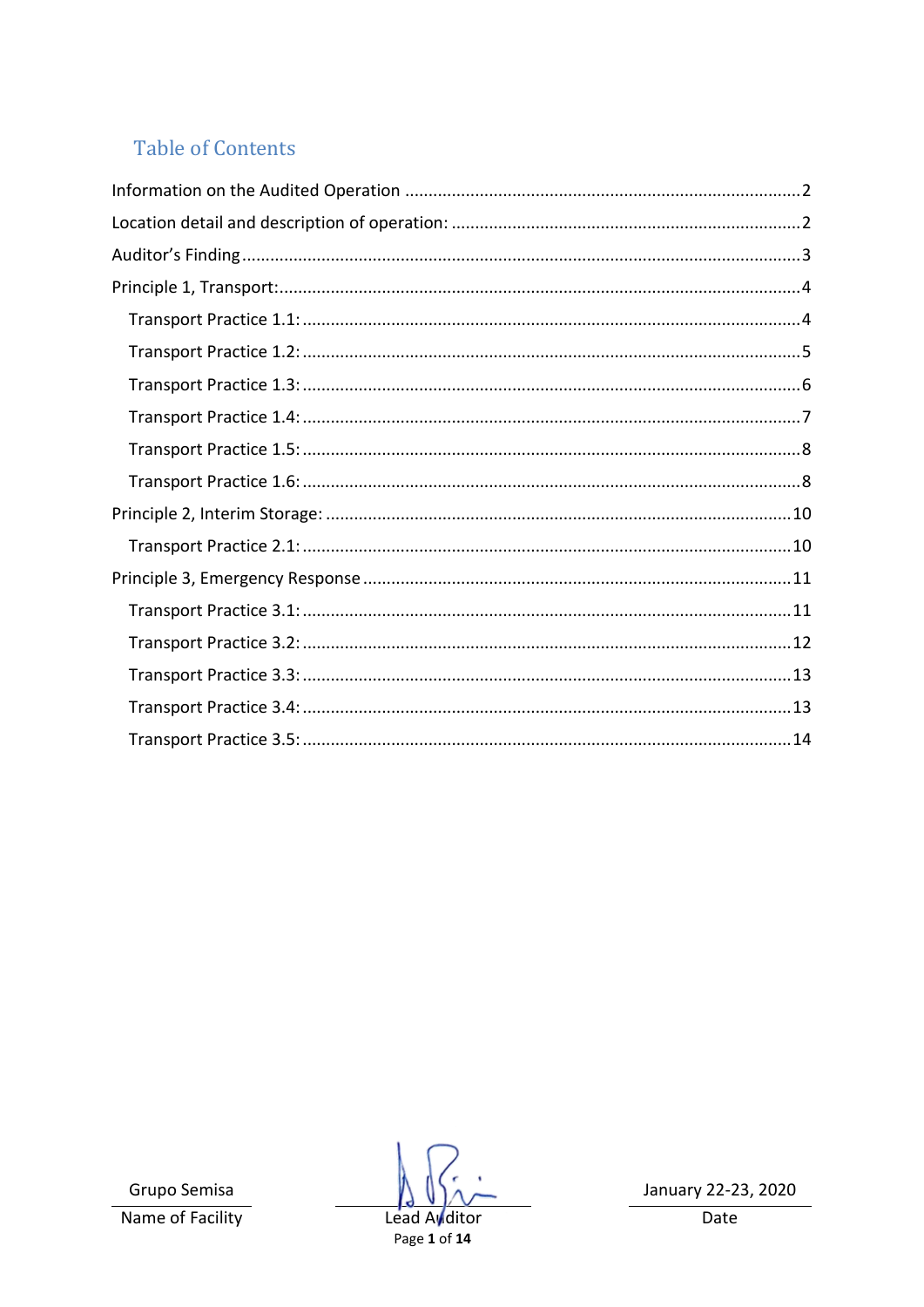## <span id="page-2-0"></span>Information on the Audited Operation

| Name of Cyanide Transport     | Grupo SEMISA (Capesa & Co. S.R.L / Transportes Valentín S.A.) |  |  |
|-------------------------------|---------------------------------------------------------------|--|--|
| Operation:                    |                                                               |  |  |
| Name of the Company Ownership | Grupo SEMISA                                                  |  |  |
| Name of Operating Company:    | Grupo SEMISA                                                  |  |  |
| Name of Responsible Manager:  | Matías Gonzalez                                               |  |  |
|                               | Responsable de Administración.                                |  |  |
|                               | (0264) 4286065                                                |  |  |
|                               | mgonzalez@gruposemisa.com                                     |  |  |
| Address:                      | General Mosconi s/n entre calles 5 y Progreso.                |  |  |
|                               | Villa Krause CP 5425 - Rawson - San Juan - Argentina          |  |  |

# <span id="page-2-1"></span>Location detail and description of operation:

Grupo Semisa is made up of Semisa S.R.L. and Capesa and Company S.R.L. and Transportes Valentín S.A. forming a group of companies dedicated to the activities of transport services, logistics and provision of human resources.

Semisa S.R.L. It is a company dedicated to passenger transportation, general and dangerous cargo transportation, mechanical maintenance, logistics and human resources provision.

Capesa and Company S.R.L. and Transportes Valentín S.A. are companies dedicated to the transportation and logistics of general and dangerous loads, warehouse management, coding and dispatch of merchandise in general.

Grupo Semisa is certified in ISO 9001: 2015, 14001: 2004, OHSAS 18001: 2007. The services provided include the transport of general cargo, dangerous cargo, household waste, storage service and merchandise coding.

The headquarters of Grupo Semisa is in the southern access of the province of San Juan, in the department of Rawson, Argentina [\(https://goo.gl/maps/zufdbKYuV9G2\)](https://goo.gl/maps/zufdbKYuV9G2). It has offices and facilities for the logistics center of operations, workshop personnel to perform predictive, preventive and corrective maintenance of all fleet units, spare parts warehouse, fuel supply tank, tire sector, sector of metallurgical for repairs of bodies and interiors of the units, laundry sector for cleaning of all fleet units, dining area for their drivers and training room for drivers.

Name of Facility **Lead Auditor** Date **Date** 

Page **2** of **14**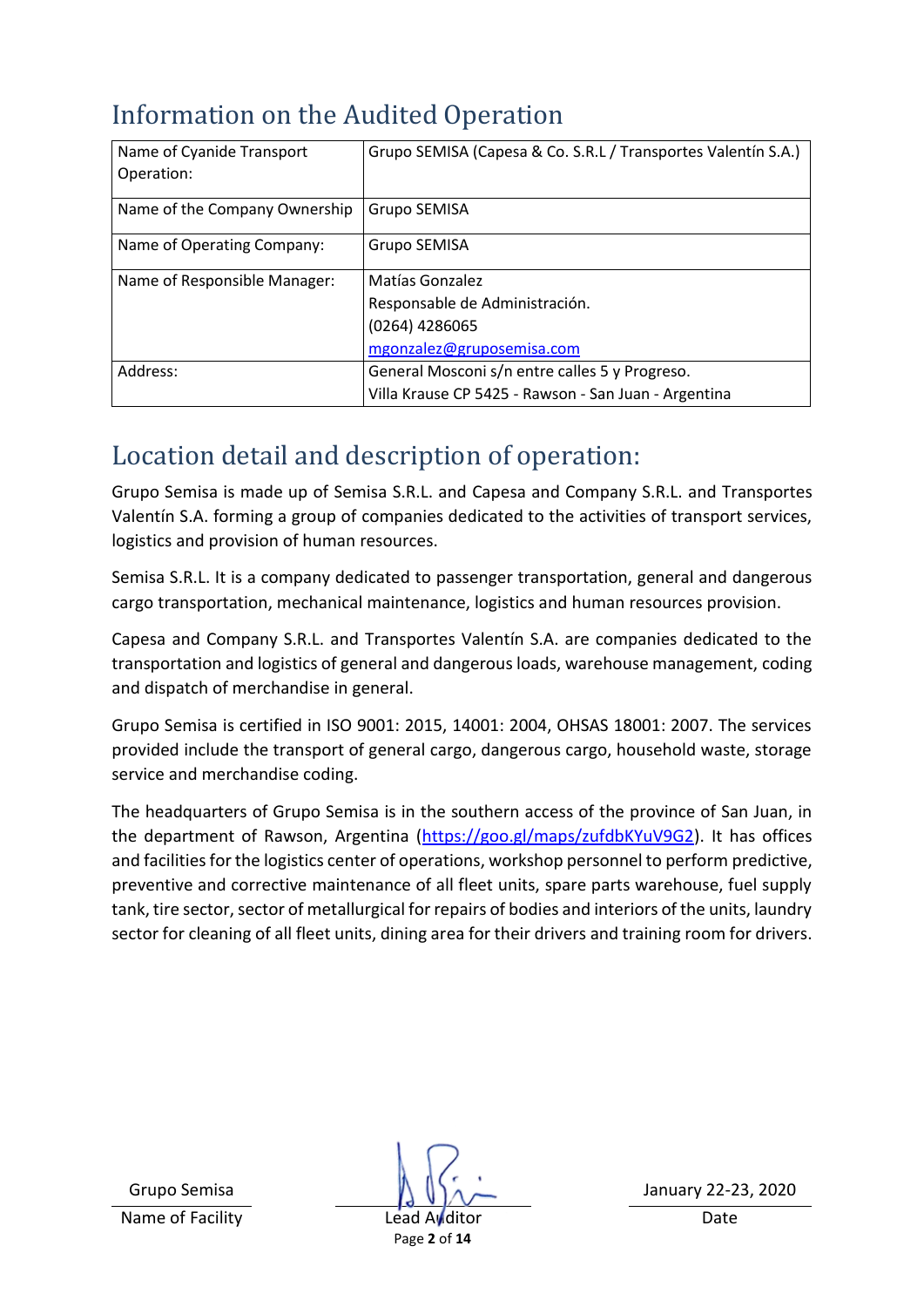# <span id="page-3-0"></span>Auditor's Finding

This operation is

- $\checkmark$  in full compliance with the International Cyanide Management Code
- o in substantial compliance
- o not in compliance with

| Audit Company:                                                      | Bruno Pizzorni          |         |                       |
|---------------------------------------------------------------------|-------------------------|---------|-----------------------|
| Audit Team Leader and   Bruno Pizzorni<br><b>Technical Auditor:</b> |                         | E-mail: | bpizzorni73@gmail.com |
| Date(s) of Audit:                                                   | January 21 and 22, 2020 |         |                       |

I attest that I meet the criteria for knowledge, experience and conflict of interest for Code Verification Audit Team Leader, established by the International Cyanide Management Institute and that all members of the audit team meet the applicable criteria established by the International Cyanide Management Institute for Code Verification Auditors.

I attest that this Summary Audit Report accurately describes the findings of the verification audit. I further attest that the verification audit was conducted in a professional manner in accordance with the International Cyanide Management Code Verification Protocol for Cyanide Transportation Operations and using standard and accepted practices for health, safety and environmental audits.

Name of Facility **State Auditor** Lead Auditor **Contains Container Containers** Date

Grupo Semisa  $\begin{array}{|c|c|c|c|c|}\n\hline\n\downarrow\downarrow\downarrow\downarrow\downarrow\downarrow\downarrow\downarrow\downarrow\end{array}$  January 22-23, 2020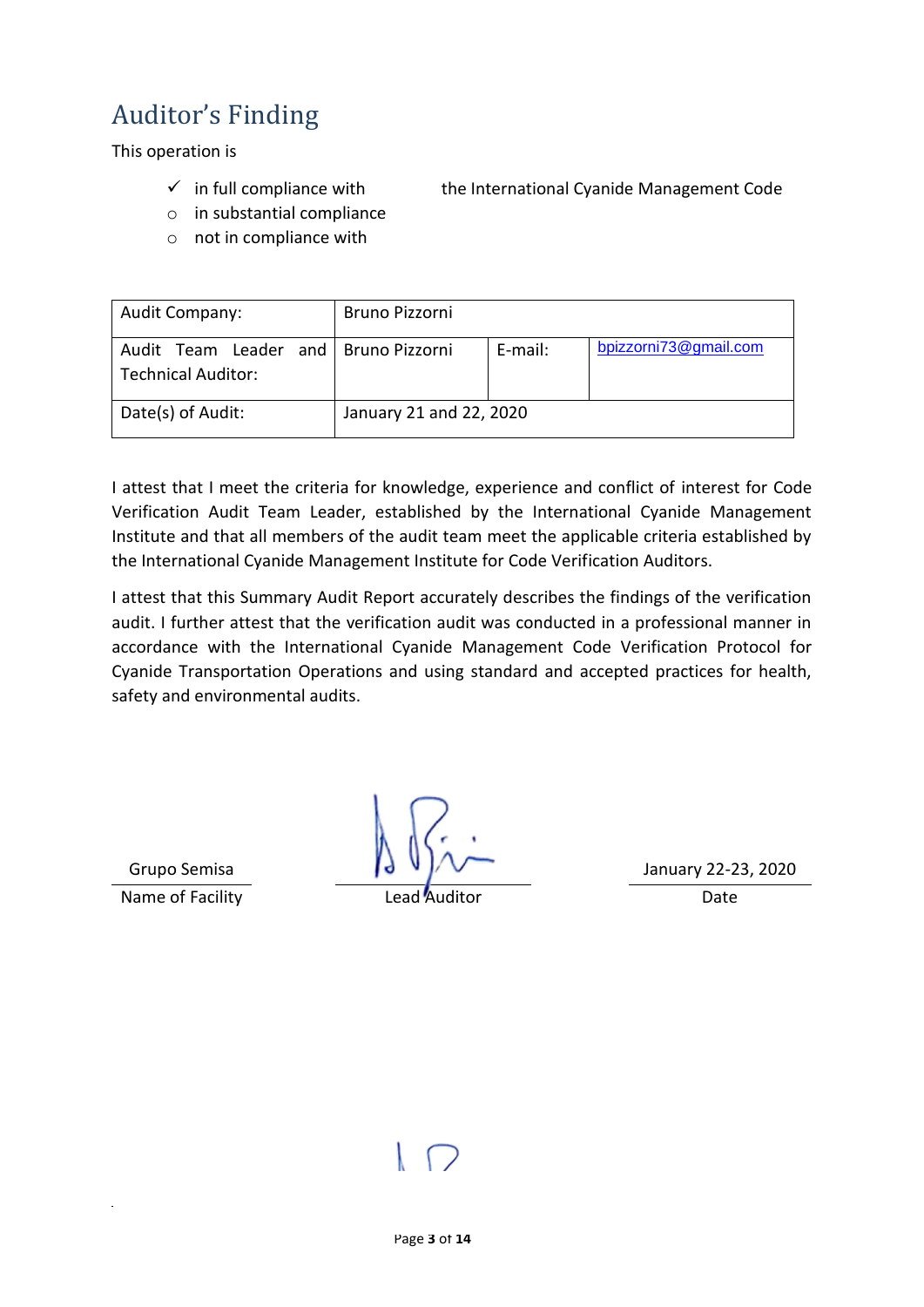## <span id="page-4-0"></span>Principle 1, Transport:

Transport cyanide in a manner that minimizes the potential for accidents and releases.

#### <span id="page-4-1"></span>Transport Practice 1.1:

Select cyanide transport routes to minimize the potential for accidents and releases.

The operation is:

- $\checkmark$  in full compliance with Transport Practice 1.1
- o in substantial compliance
- o not in compliance

Discuss the basis for this Finding/Deficiencies Identified:

Grupo Semisa (Semisa) has implemented a process to assess the risks on routes, to select the best transport route that will minimize the potential of accident and potential impact of releases. Semisa personnel travel the route before the first shipment, consigning population density, road characteristics and signaling, check points, bridges, road infrastructure and prevalence of fog. Semisa committed to incorporate into its road risk assessment pitch and grade as well as proximity of water bodies.

Risks of the selected transport routes are evaluated by mean of the same worksheet used for road selection. Once identified the road characteristics, they record information about the risk level, the associated risks and risk control, including pictures of the area.

Semisa reevaluates periodically the routes and when necessary. Drivers must complete the Daily Report Book, where among other incidents of the equipment or the route, they must report any danger or risk detected on the road during their daily journey. By other side, the route evaluation has expiration date, stated according to the road difficulty and ha to be reevaluated again.

In addition, drivers on route report via WhatsApp application, images regarding the conditions of the route where cyanide is transferred, in order to provide feedback with everyone involved.

The transporter documents the measures taken to address risks identified with the selected routes in the same worksheet used during the road evaluation. In addition, Semisa manages a risk evaluation matrix for each route, where documents the control measures required to mitigate the risks identified on route.

Although the transporter seeks input from its clients, the applicable governmental agencies as police controls, Civil Defense and CIPET (Emergency Transportation Information Center), it was not found documented evidence. Semisa committed to

Name of Facility **Lead Auditor** Date **Date**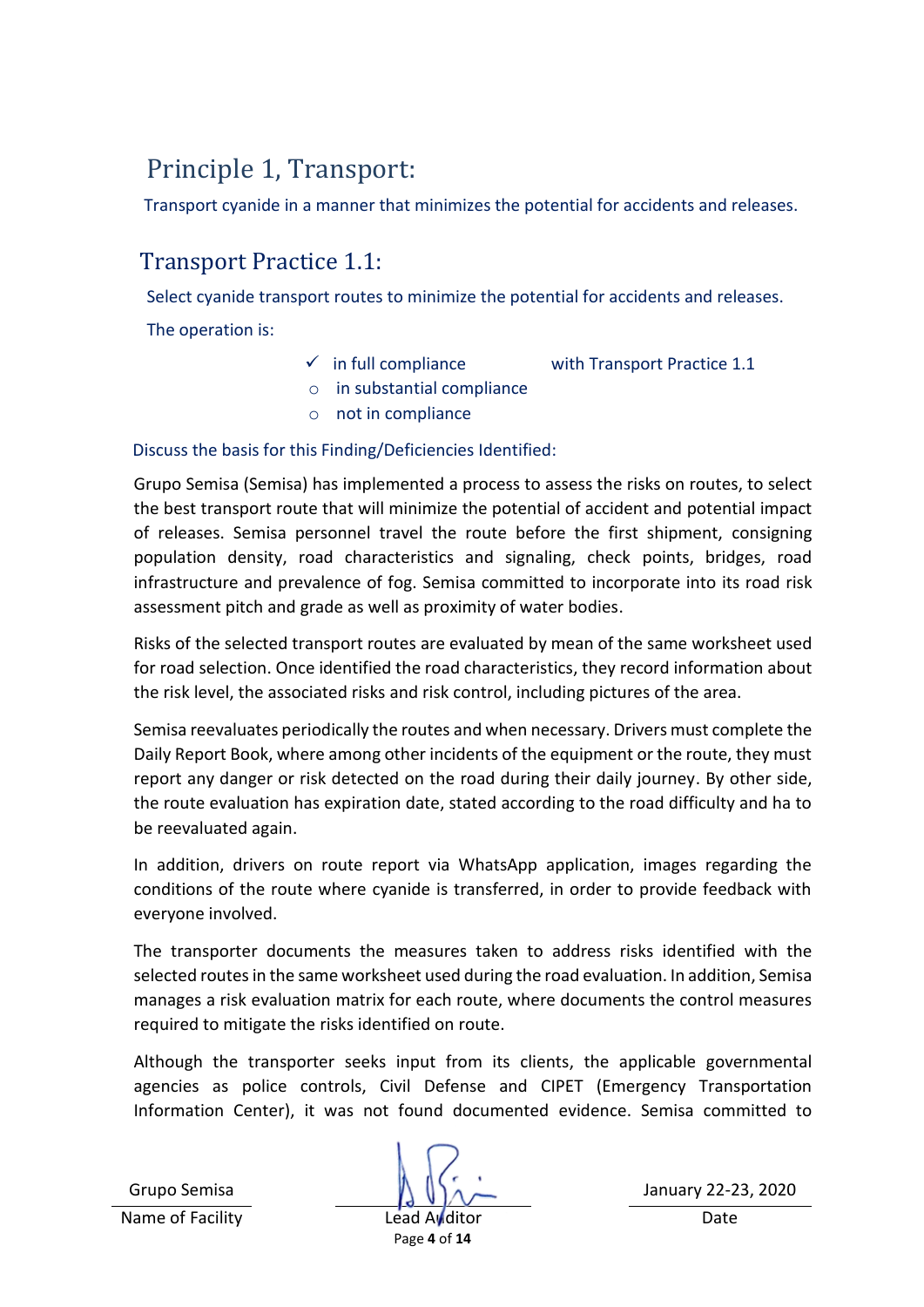maintain documentation on its interaction with CIPET, stakeholders or other parties in the route during route evaluations, before beginning any cyanide transport.

According to the client's requirement, where routes present special safety or security concerns, and if required by local regulations, Semisa uses convoys to transport hazardous materials. The convoy has a pickup vehicle as escort, a Convoy Leader and a mechanic to address the concern. Configuration of cyanide convoys varies according each need.

Before transporting cyanide, Semisa will advise CIPET, external responders, medical facilities and communities if necessary, of their role and mutual aid during an emergency response.

*1.1 (8) If the transport company subcontracts any of the cyanide handling or transport, does the transport company implement a procedure to ensure its subcontractors meet elements 1, thru 7 of this Transport Practice 1.1?*

Semisa will not subcontract any of the cyanide handling or transport operations. All transport of cyanide will be performed with their own trucks.

### <span id="page-5-0"></span>Transport Practice 1.2:

Ensure that personnel operating cyanide handling and transport equipment can perform their jobs with minimum risk to communities and the environment.

The operation is:

- $\checkmark$  in full compliance with Transport Practice 1.2
- o in substantial compliance
- o not in compliance

#### Discuss the basis for this Finding/Deficiencies Identified:

All drivers in Semisa are trained, qualified and licensed. The procedure *Selection, hiring and provision of personnel* requires for drivers, a test of driving and truck technical competences in field is to be carried out. The selected applicant must take the medical exams and the courses requested by the company. Those drivers transporting hazardous materials(hazmat) are trained in this matter, in defensive driving, materials compatibility, and in general goods transportation. Before being allowed to transport hazmat, all drivers must be in full compliance with all the above requirements. New drivers first must travel under close supervision of an experienced driver before being allowed to drive alone.

Although Semisa is not yet transporting cyanide, its personnel have already received initial training on cyanide. Interviews with drivers, dispatch, administration and maintenance personnel, as well as training records, were used to confirm that all personnel were trained in the matter.

Name of Facility **Lead Auditor** Date **Date** 

Page **5** of **14**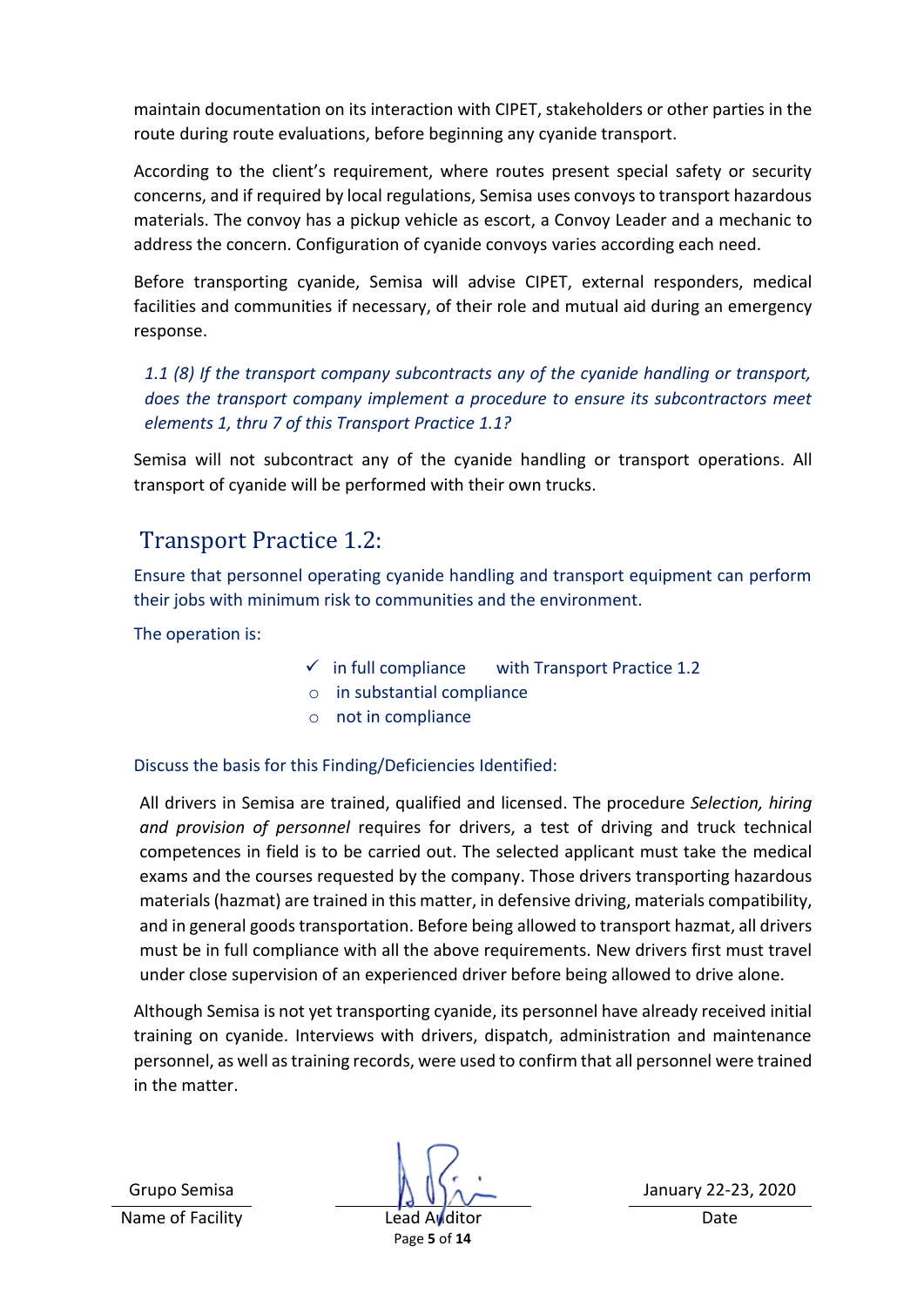## <span id="page-6-0"></span>Transport Practice 1.3:

Ensure that transport equipment is suitable for the cyanide shipment.

The operation is:

- $\checkmark$  in full compliance with Transport Practice 1.3
- o in substantial compliance
- o not in compliance

#### Discuss the basis for this Finding/Deficiencies Identified:

Semisa has appropriate trucks and trailers designed and maintained to operate within the loads it will be handing. The transporter maintains a fleet of Mercedes Benz (80%), Iveco and Scania trucks, along with semitrailers for cargo transport. All trucks rated above 400 horsepower (hp), which allows adequate performance in the steep roads at los Andes Mountains. Each truck with its semitrailer will haul only one 20 feet sea container with 20 ton solid sodium cyanide. Semitrailers are 14.5 meters long. The rated load capacity of the transport trailers is 28 tons, which is greater than the 22 tons gross weight of the loaded sea containers that Grupo SEMISA expects to transport.

The auditor reviewed the manufacturer specifications and the biannually RTO (mandatory technical review) from the Argentinian Ministry of Transport which specifies the maximum load the vehicle can transport. During this technical review, all elements related to cargo capabilities are evaluated, as the state of tires, axis and chassis, among others.

Vehicles maintenance, during its guarantee period, is only performed in the manufacturer authorized workshops. Semisa has their own maintenance workshops where all other maintenance I performed. Maintenance for each vehicle is tracked through an own developed software.

Semisa has developed and implemented the *General Loading Procedure* and the procedure *Hazardous Cargo Transport* to stablish the activities, controls, registers and necessary indicators to execute the transport service, which includes procedures to verify the adequacy of the equipment for the load it must bear.

Semisa will specify instructions into the procedure for cargo transport to prevent overloading the vehicle to transport cyanide containers. Will describe the current process in practice to select trucks and semitrailers according to the type of load and weight. It should be noted that they will transport a single 20 feet sea container with cyanide by semitrailer.

Name of Facility **Lead Auditor** Date **Date** 

Page **6** of **14**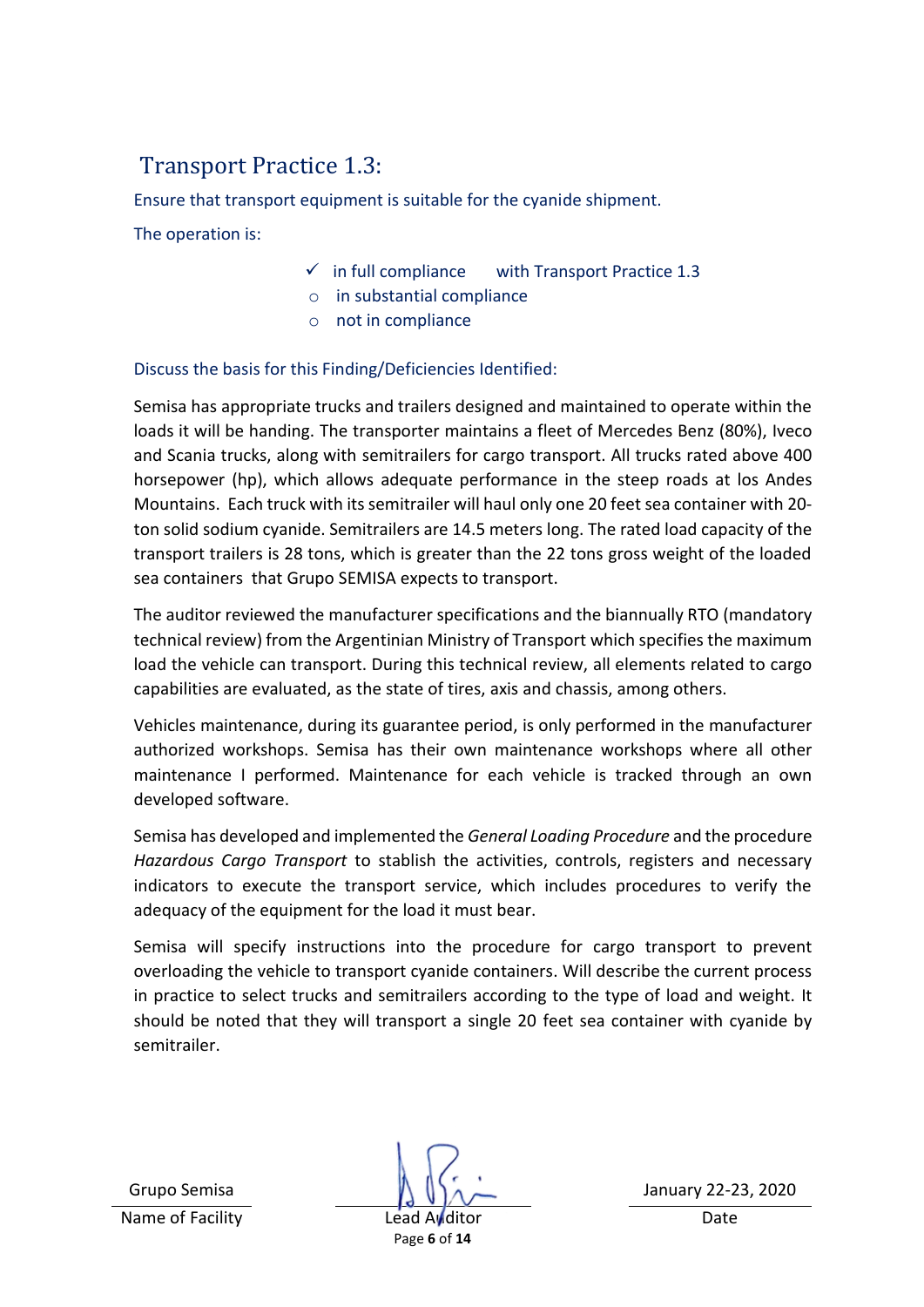#### <span id="page-7-0"></span>Transport Practice 1.4:

Develop and implement a safety program for transport of cyanide.

The operation is:

- 
- $\checkmark$  in full compliance with Transport Practice 1.4
- o in substantial compliance
- o not in compliance

Discuss the basis for this Finding/Deficiencies Identified:

Semisa will specify instructions into its Standard Operation Procedure (SOP) for cargo transport describing the controls to be carried out to guarantee the integrity of the load, specifying who will be responsible and when to check the integrity of the container, twist locks properly securing the container, door with seals and required signaling.

During transport, the containers will be secured to the semitrailer bed using locking clamp mechanisms that are part of the trailer. The clamps are located at fixed positions on the trailer so that the container is balanced during transport.

Semisa will specify in its procedures inspections to ensure each cyanide container is labelled to identify the shipment as cyanide to meet International Marine Dangerous Goods(IMDG) Code labelling requirements and local regulations.

Prior to the vehicle departure, inspections sheets are completed and signed by the driver and the convoy leader (if in convoy), prior to the vehicle leaving its base. Semisa procedures require prior to departure of cargo, the driver and the convoy leader conduct a pre-trip inspection of the vehicle and the semitrailer, to ensure the vehicle is in good operating condition.

Semisa has developed and implemented the procedure *Maintenance Process* and a maintenance software to provide on time preventive maintenance to its vehicles. Maintenance for each vehicle is tracked through the software called *Evo Gestion,* which provide information regarding preventive and corrective maintenance, following up of required actions and alerts when next maintenance will be required. The system is fed by the vehicle pre-use inspections, where any needed corrective action is registered, including drivers' feedback.

The transporter has limitations on its drivers' hoursfor hazardous cargo. Drivers are limited to an "on-duty" workday of 12 hours. Driving activities for hazardous cargo is stablished to be between 5 am and 9 pm, any activity detected out of this range, will shut an alarm in

Name of Facility **Lead Auditor** Date **Date** 

Page **7** of **14**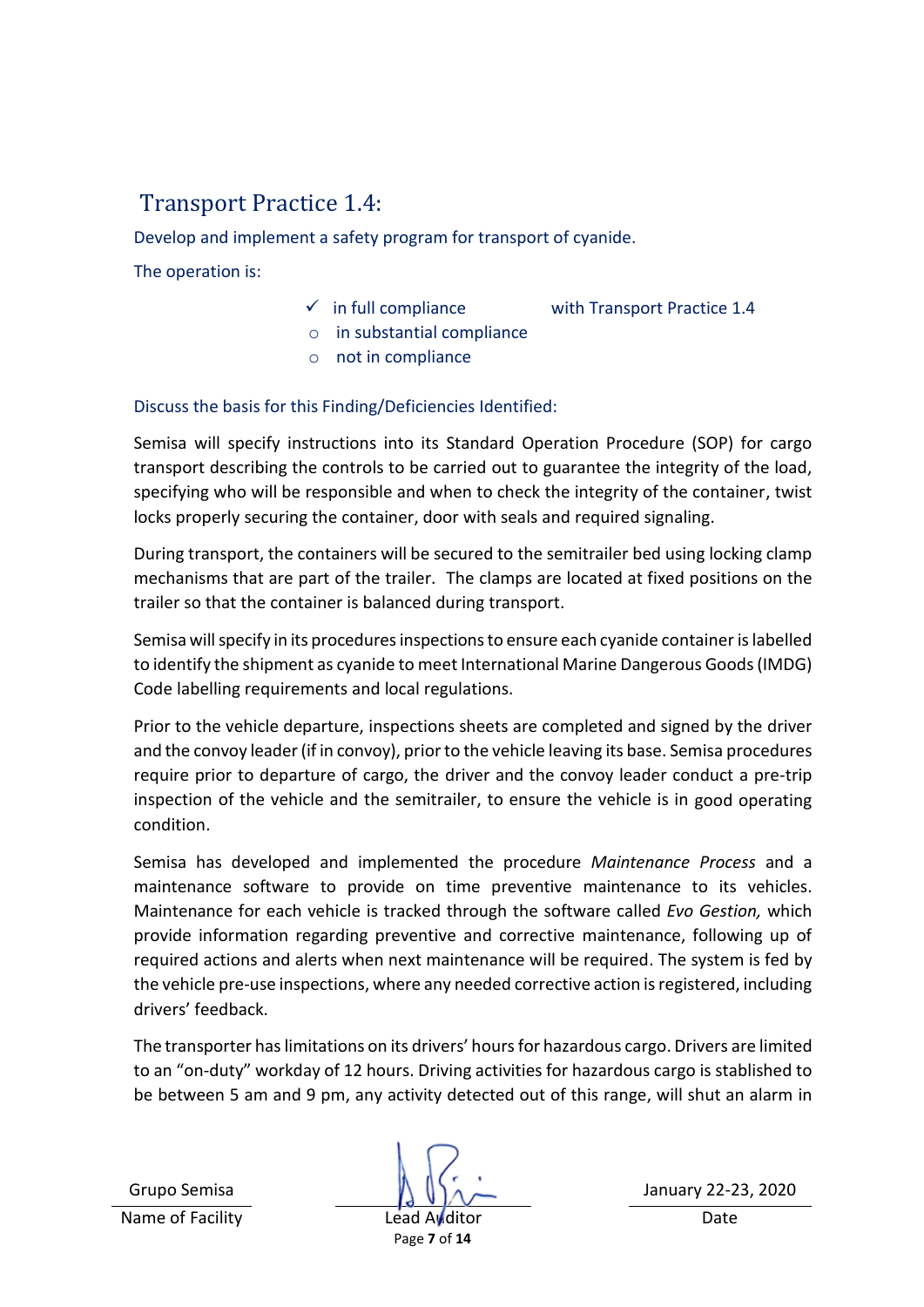the 24-hour satellite tracking system Sitrack at the control room and reports will be automatically to supervisors.

Semisa procedure for securing and blocking cargo *Safety Recommendations in Securing Loads* calls for the securing of the containers to the trailer bed using the clamping mechanisms that are part of the trailer itself. The integrity of the clamping mechanism and the attachment point on the container is checked during a pre-trip inspection prior to the departure of the truck or the cyanide convoy.

Semisa´s Driving Safety Procedure empower the driver and / or the convoy leader in coordination with the Health, Safety and Environment (HSE) Manager to suspend or to modify transportation if conditions to travel are not appropriate. They are responsible for evaluating weather and road conditions and determining what actions should be taken.

Semisa has a drug and alcohol politic and prevention program which were reviewed during the audit. Before each trip, Semisa drivers must undergo alcohol testing and periodically disclose evidence of drug use.

The operation retains records documenting its safety program, including procedures, inspections, preventive maintenance, driving hours and alcohol tests, among others.

#### <span id="page-8-0"></span>Transport Practice 1.5:

Follow international standards for transportation of cyanide by sea and air.

The operation is:

- $\checkmark$  in full compliance with Transport Practice 1.5
- o in substantial compliance
- o not in compliance

Discuss the basis for this Finding/Deficiencies Identified:

Semisa do not ship cyanide by sea or by air. This section of the ICMC does not apply to the operation.

#### <span id="page-8-1"></span>Transport Practice 1.6:

Track cyanide shipments to prevent losses during transport.

The operation is:

 $\checkmark$  in full compliance with Transport Practice 1.6

- o in substantial compliance
- o not in compliance

Discuss the basis for this Finding/Deficiencies Identified:

Grupo Semisa  $\bigwedge \bigwedge \bigwedge \alpha$  January 22-23, 2020

Name of Facility **Lead Auditor** Date **Date** Page **8** of **14**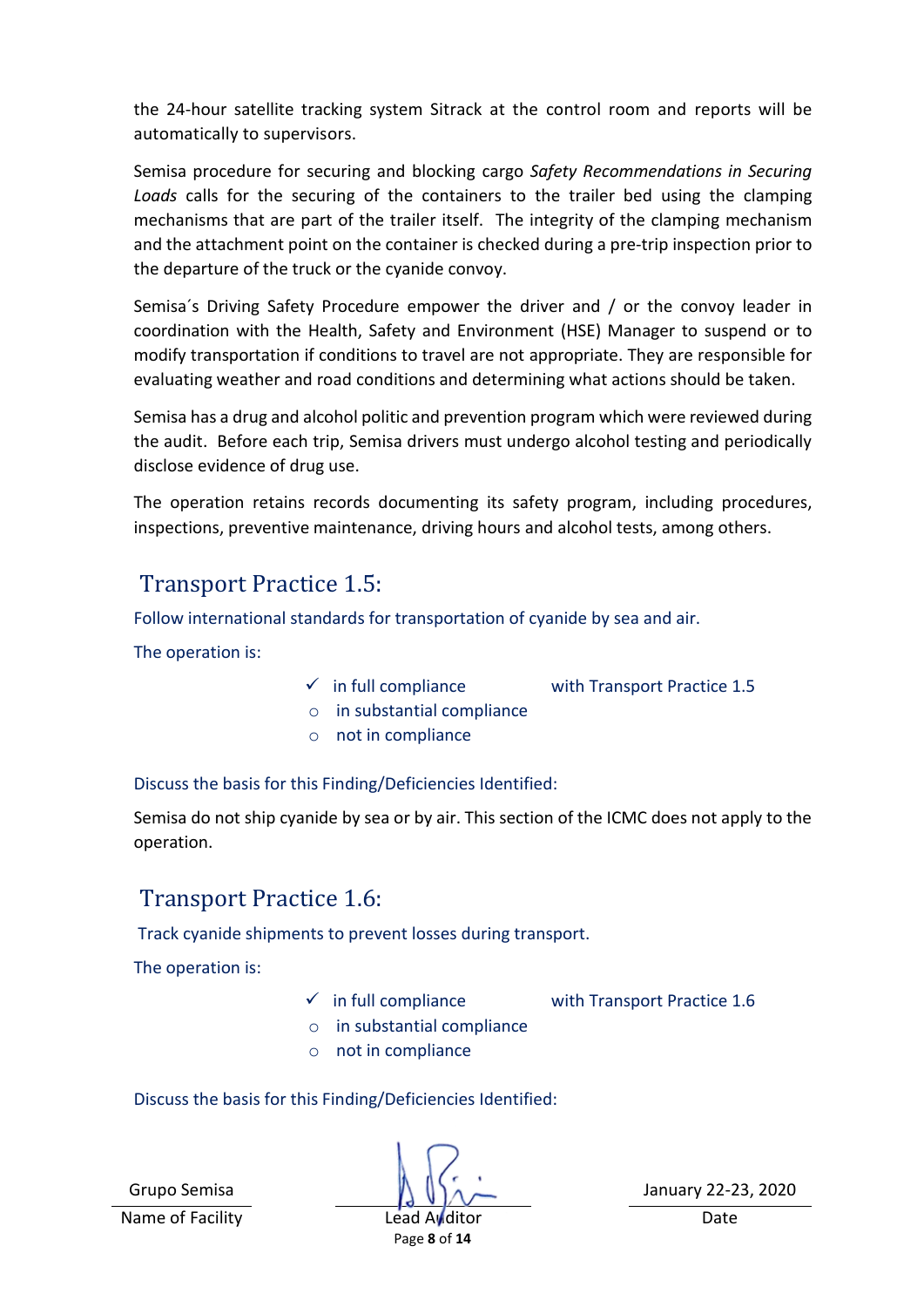All drivers and personnel involved in the transport operation are provided with cell phones and a contact list to communicate with the transport company, the cargo dispatcher and emergency responders. The transport operators have a communications group in WhatsApp application where any novelty or alert in the operation is reported. For emergencies, drivers are trained on who to call and what to say, according to that stated in the Emergency Response Plan, of which they carry a copy in the vehicle. All drivers wear a card with the emergency contact list.

All trucks are equipped with two-way VHF radios to communicate between them and from specific sectors from the route to their main mining client. Trucks are also equipped with GPS that always allows Semisa to track their units all time, with periodic reporting to the operation and the client, according to settings.

Communications equipment is tested to insure it functions properly before the vehicle´s departure. A GPS identifying code is assigned to the truck from the Monitoring Center and will ensures that the truck has a working GPS checking if it is transmitting its position. Minor reparations to radio equipment are performed at the truck shop and maintenance is periodically performed by an external provider.

Semisa identifies communication blackout areas, or *grey points,* during the route risk assessments, but no special procedure has been implemented for these sectors. Semisa will implement a safety procedure when entering to communications black areas before beginning its cyanide transport operation.

Semisa has a the Sitrack GPS tracking system which allows, among other utilities, continuously monitoring of the location of the trucks. Communications with the base are performed upon dispatch, upon arrival at the customer sites, and after unloading is complete.

Semisa hasinventory controls and chain of custody documentation to prevent loss of cargo during shipment and will keep these controls when transporting cyanide. Upon client's authorization for cargo, Semisa issues a bill of lading called *Remito,* indicating the cargo weight, name of the product, class, quantity, origin, place of delivery, seal number, departure and arrival hour, signature and stamp of the client indicating that they received the cargo in conformance.

<span id="page-9-0"></span>Semisa´sshipping paperwork details the amount and weight of the cargo in transit and must travel with the product Material Safety Data Sheets (MSDS). Examples of bills of lading and shipping papers reviewed clearly indicates the number of packages and amount of cargo transported.

Name of Facility **Lead Auditor** Date **Date** 

Page **9** of **14**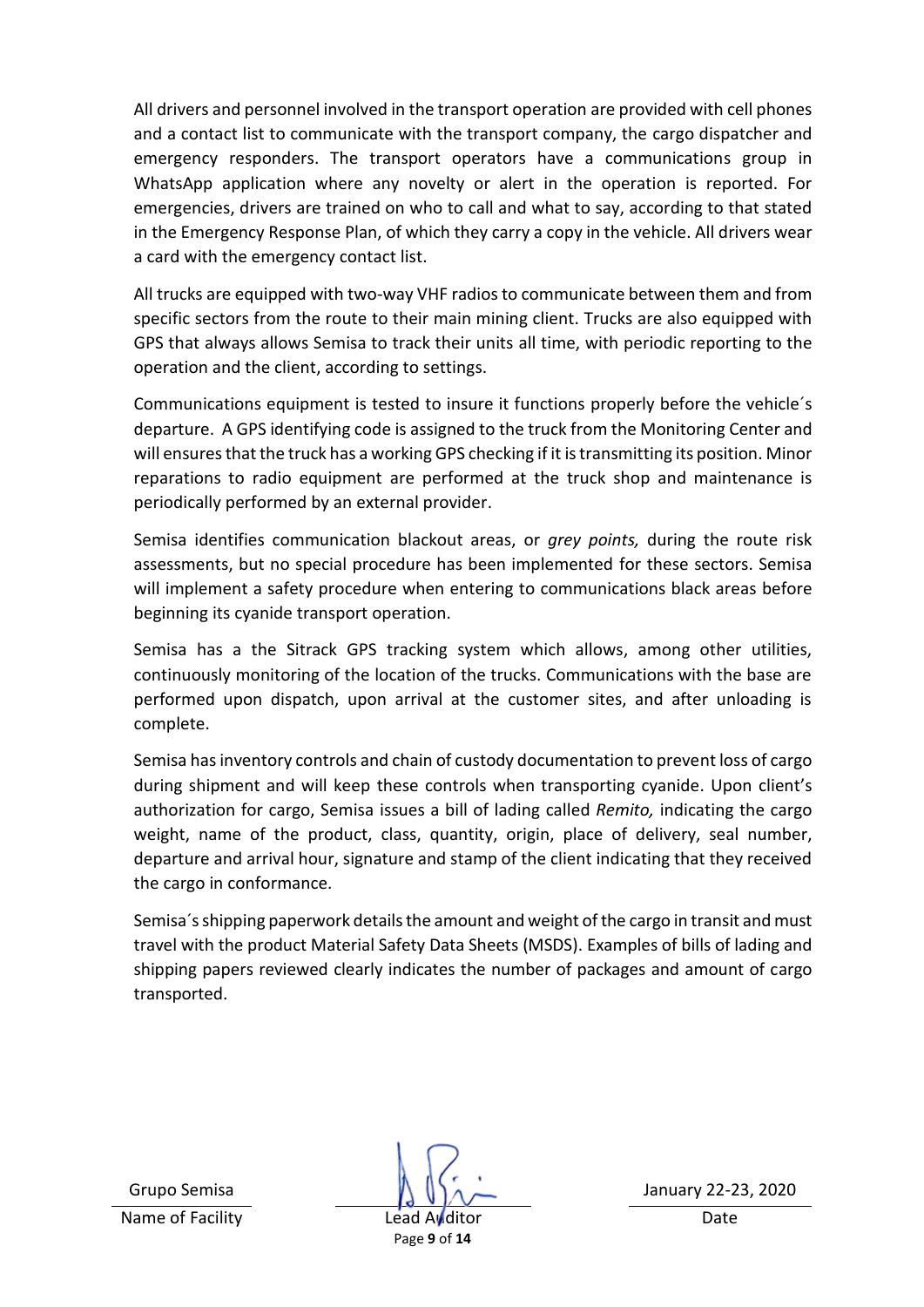# Principle 2, Interim Storage:

Design, construct and operate cyanide trans-shipping depots and interim storage sites to prevent releases and exposures.

### <span id="page-10-0"></span>Transport Practice 2.1:

Store cyanide in a manner that minimizes the potential for accidental releases.

The operation is:

- $\checkmark$  in full compliance with Transport Practice 2.1
- o in substantial compliance o not in compliance
- 

Discuss the basis for this Finding/Deficiencies Identified:

Semisa will not operate cyanide trans-shipping depots or interim storage sites in its transport operation. If a delivery is interrupted, loaded cyanide trucks would be stored in a secure location. Principle 2, Interim Storage, does not apply to the operation.

Name of Facility **Lead Auditor** Date

Page **10** of **14**

Grupo Semisa  $\bigcap_{n\to\infty}$  January 22-23, 2020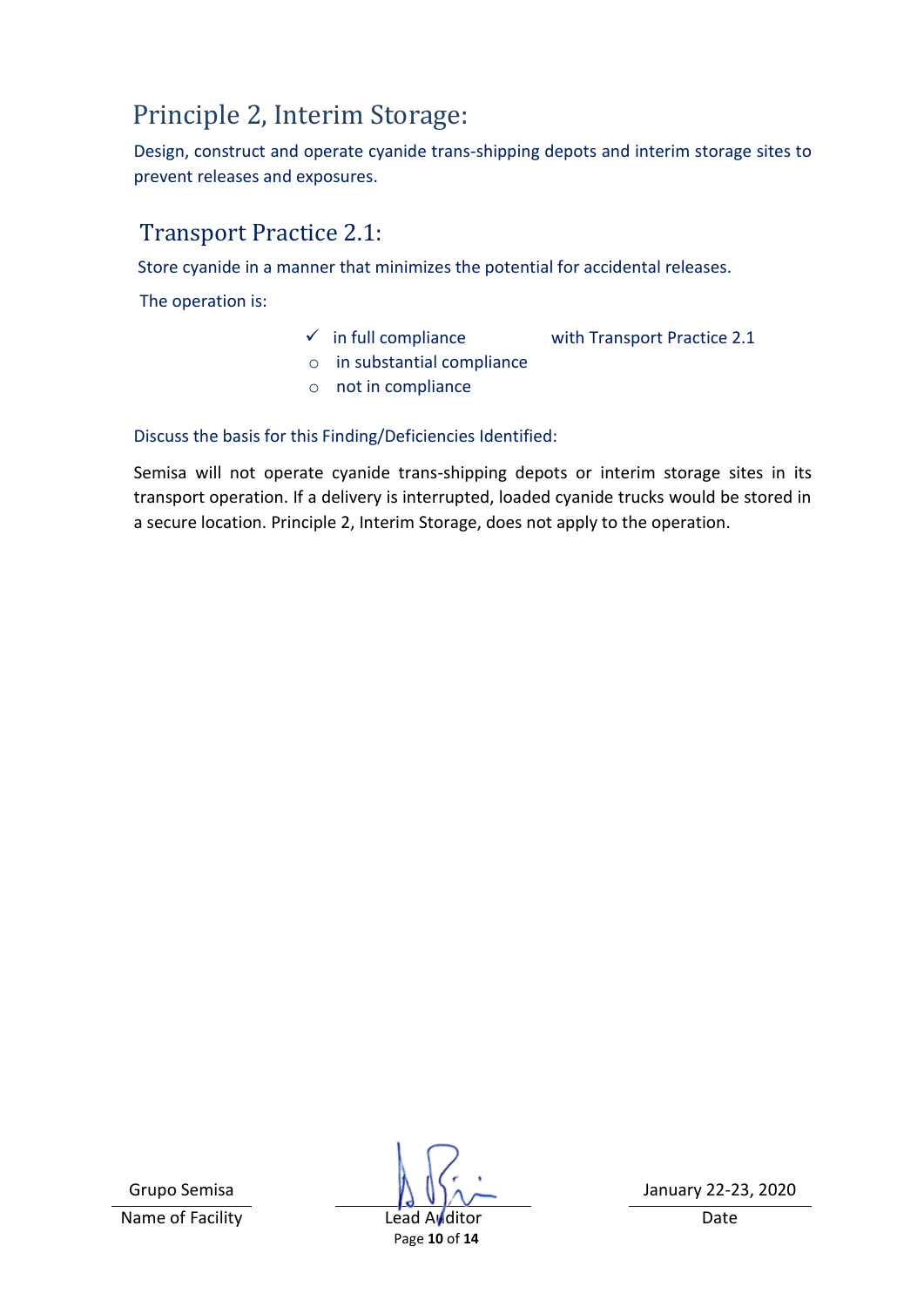## <span id="page-11-0"></span>Principle 3, Emergency Response

Protect communities and the environment through the development of emergency response strategies and capabilities.

#### <span id="page-11-1"></span>Transport Practice 3.1:

Prepare detailed emergency response plans for potential cyanide releases.

The operation is:

- $\checkmark$  in full compliance with Transport Practice 3.1
- o in substantial compliance
- o not in compliance

Discuss the basis for this Finding/Deficiencies Identified:

Semisa has the emergency response plan *Contingency and Emergency Plan*. In occasion of the ICMI preoperational audit Semisa was developing response procedures for cyanide related emergencies.

The plan is appropriate for the selected transportation routes. It is designed for specific emergency circumstances that could arise during cargo transportation, including Hazardous Materials (HAZMAT) potential releases. It considers appropriate response actions for emergencies, includes details regarding responsibilities, communications procedures, updated notification numbers for emergency responders. The Plan was found to be up-to-date and appropriate for the actual transport operation.

Before starting their cyanide cargo operation, Semisa will have an updated emergency response plan where appropriate response actions will be included for cyanide emergency scenarios as releases and exposures.

The Plan will consider the physical and chemical form of the cyanide. Semisa will transport solid sodium cyanide in briquettes.

The plan will consider the method of transport for cyanide. Semisa will transport one 20 foot container per truck with 20 boxes of 1-ton of sodium cyanide each.

Semisa´s actual plan considers the conditions of the roads (highway, secondary and mine roads) and urban areas, bridges conditions and danger of landslides on the route, among others, and address the emergency response to events that could occur in relation to these risks and hazards. The plan, when updated for the cyanide transport operation, will include water bodies, inclination and slope of the road.

Semisa´s plan describes the design and configuration of the transport vehicle in the plan. The document states that must follow local regulation and describes the vehicles

Name of Facility **Lead Auditor** Date **Date** 

Grupo Semisa  $\bigwedge \bigwedge \bigwedge \alpha$  January 22-23, 2020

Page **11** of **14**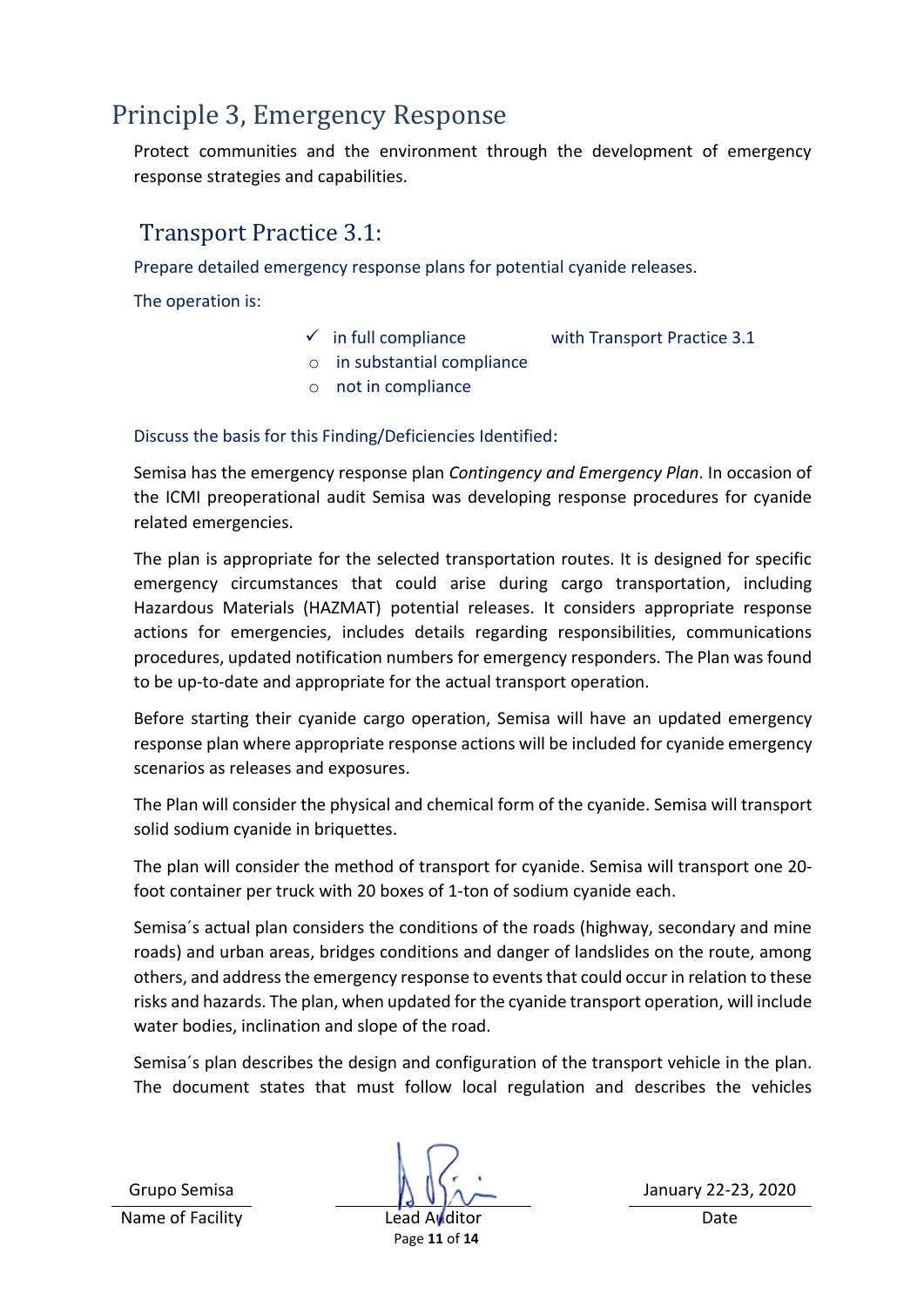configuration as truck plus semitrailer as appropriate for each cargo and route, for example to transport HAZMAT to mining sites into the Andes heights.

The current plan includes descriptions of response actions for HAZMAT releases and exposure incidents, such as first aid and medical assistance, as appropriate for the anticipated emergency during transportation. Before beginning its cyanide transport operation, Semisa will include descriptions of response actions for cyanide transportation emergencies.

*3.1(8) Does the plan identify the roles of outside responders, medical facilities or communities in emergency response procedures?*

The current plan does not establish the roles of outside responders, medical facilities or communities in emergency response procedures. Semisa will identify the roles of these entities on updating its plan.

#### <span id="page-12-0"></span>Transport Practice 3.2:

Designate appropriate response personnel and commit necessary resources for emergency response.

The operation is:

- $\checkmark$  in full compliance with Transport Practice 3.2
- o in substantial compliance
- o not in compliance

Discuss the basis for this Finding/Deficiencies Identified:

Semisa provides emergency response training to all drivers, convoy leaders, managers, maintenance shop, logistics, Control Center and to surveillance service personnel at the company's headquarters. They receive an appropriate level of training to fulfill their role in emergency response.

The current plan describes the personnel responsibilities and duties for the specific emergency response.

The plan includes a list of the anti-spill kit. Semisa will include in the plan a complete emergency response list of materials, equipment and first aids related to cyanide emergencies, that should be available either in the transport vehicle or in the escort truck during a cyanide transport operation.

Semisa has available the emergency response and health and safety equipment available, including personal protective equipment, necessary for general cargo and HAZMAT materials. A checklist is used to verify that the emergency equipment it is available, and it is documented in the convoy report. Semisa will include equipment for cyanide related

Page **12** of **14**

Grupo Semisa  $\bigwedge \bigwedge \bigwedge \alpha$  January 22-23, 2020

Name of Facility **Lead Auditor** Date **Date**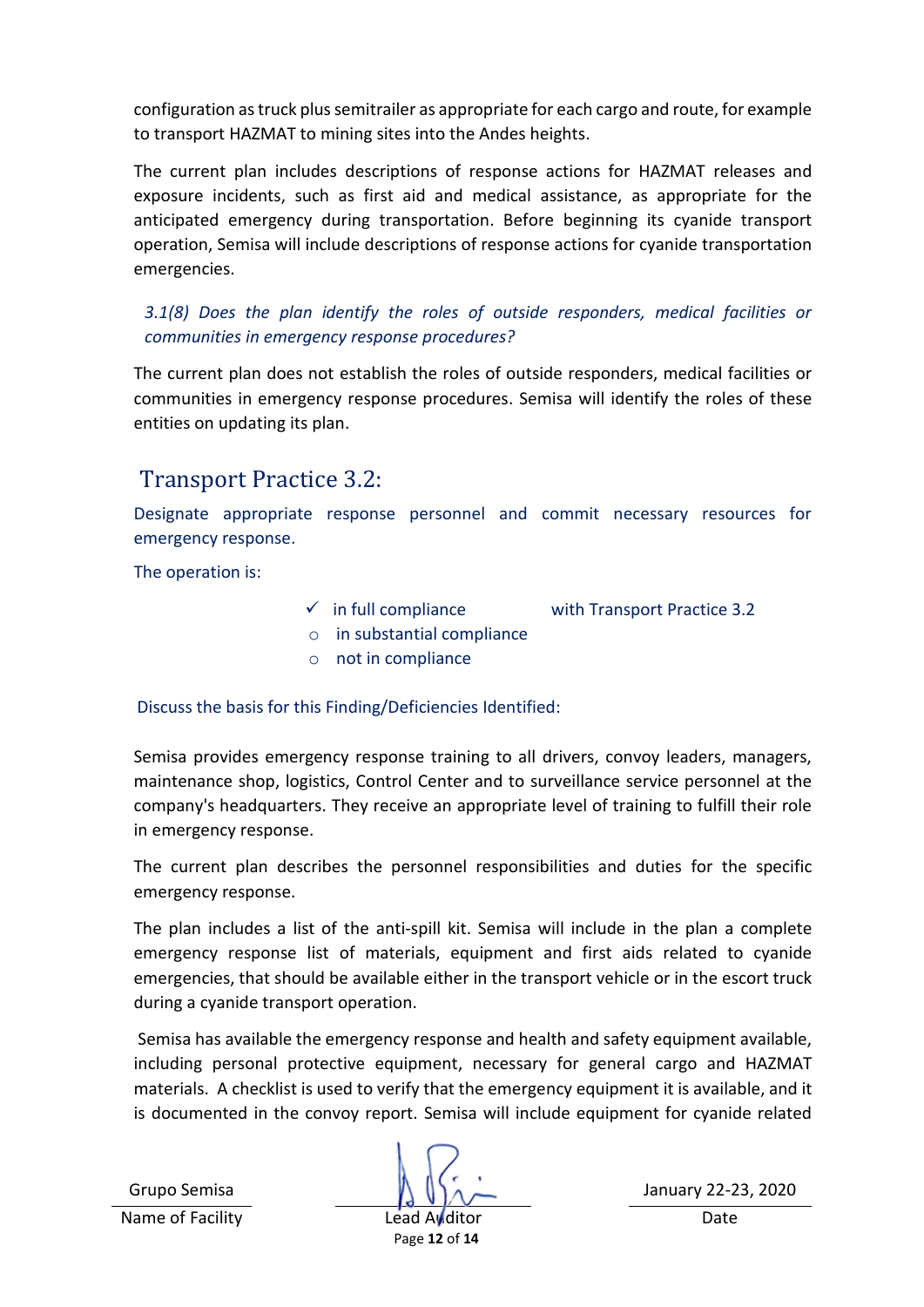emergencies, as first aids kits, antidote and oxygen and all the necessary material to prevent HCN formation and to collect cyanide spills.

Semisa's vehicle operators receive initial and periodic update training in emergency response procedures, including implementation of the emergency response plan. Semisa will train all personnel involved in the cyanide transport operation in the emergency response plan once it is updated with cyanide emergency response actions.

Semisa inspects the emergency response equipment to assure its availability when required. This practice will be included into the *Transport Procedure* before beginning the cyanide transport operation.

#### <span id="page-13-0"></span>Transport Practice 3.3:

Develop procedures for internal and external emergency notification and reporting.

The operation is:

- 
- $\checkmark$  in full compliance with Transport Practice 3.3
- o in substantial compliance
- o not in compliance

Discuss the basis for this Finding/Deficiencies Identified:

The notification procedures, including telephone numbers, are described in the emergency response plan. It includes procedures and current contact information for notifying the the shipper, the receiver, regulatory agencies and potentially affected communities of an emergency. It lists current emergency numbers for local hospitals, ambulance, firefighters, police and environmental responders.

Semisa will include in the plan settings to ensure that internal and external emergency notification and reporting procedures are kept current. The auditor requested that an adequate frequency must be established for this purpose.

#### <span id="page-13-1"></span>Transport Practice 3.4:

Develop procedures for remediation of releases that recognize the additional hazards of cyanide treatment chemicals.

The operation is:

- $\checkmark$  in full compliance with Transport Practice 3.4
- o in substantial compliance
- o not in compliance

Discuss the basis for this Finding/Deficiencies Identified:

Name of Facility **Lead Auditor** Date **Date** 

Grupo Semisa  $\bigwedge \bigwedge \bigwedge \alpha$  January 22-23, 2020

Page **13** of **14**